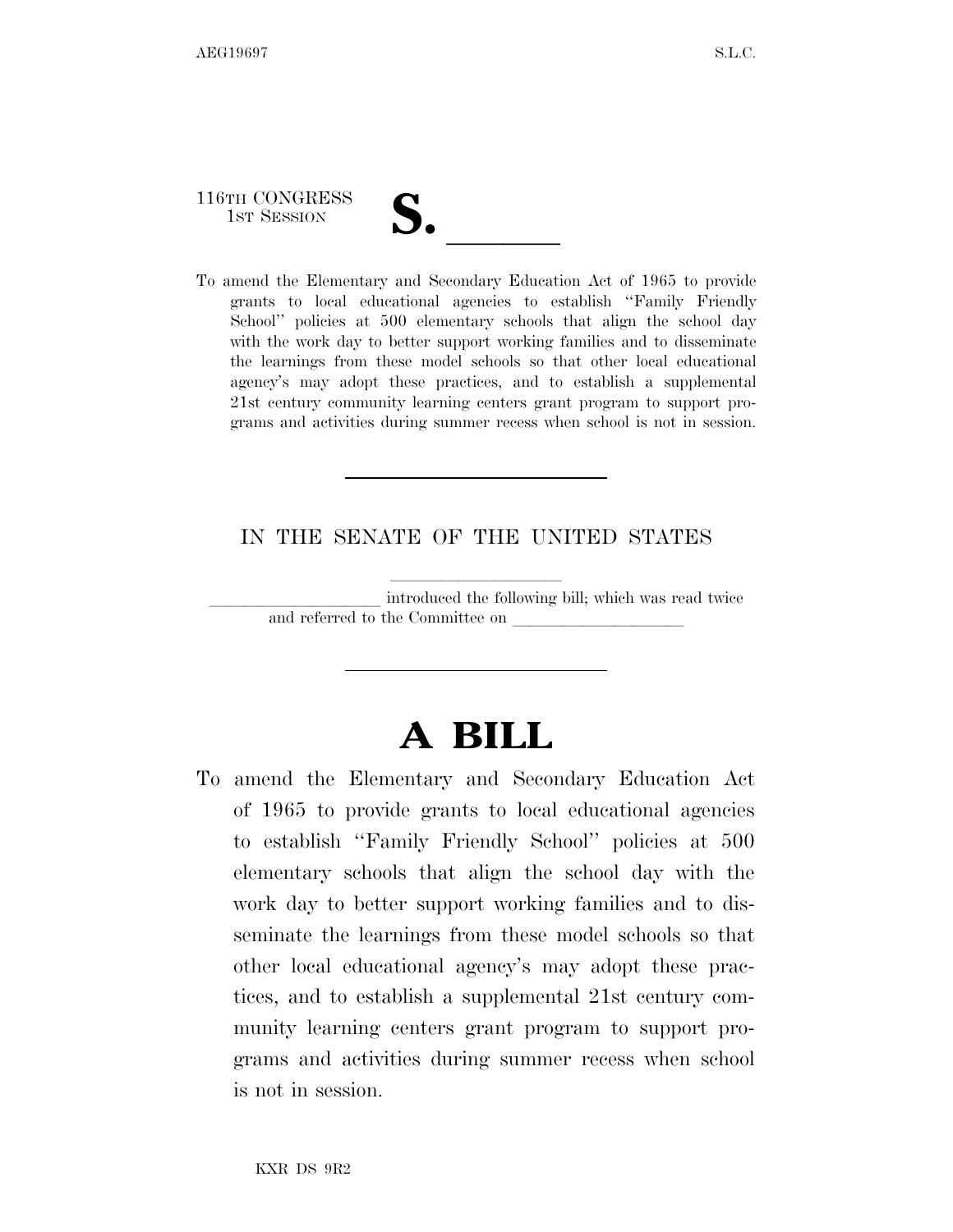*Be it enacted by the Senate and House of Representa- tives of the United States of America in Congress assembled,*  **SECTION 1. SHORT TITLE.**  This Act may be cited as the ''Family Friendly Schools Act''. **SEC. 2. FINDINGS.**  Congress finds the following: (1) Schools are shut down for an average of 29 days throughout the school year, which is 2 weeks longer than the typical American with paid leave has in paid holidays and vacation. (2) Moreover, 39 percent of all workers, and 80 percent of low-wage workers, lack access to any paid vacation time. (3) Most schools close at or around 3 pm, 2 hours short of the standard full-time work day. 17 (4) Fewer than  $\frac{1}{2}$  of elementary schools and 18 fewer than  $\frac{1}{3}$  of low-income schools offer before- and after-school care. (5) In communities across the Nation, 1 in 5 school-aged children were unsupervised after school. (6) In 2014, parents of approximately 19,400,000 children who were not in an afterschool program said that their children would participate if a program were available.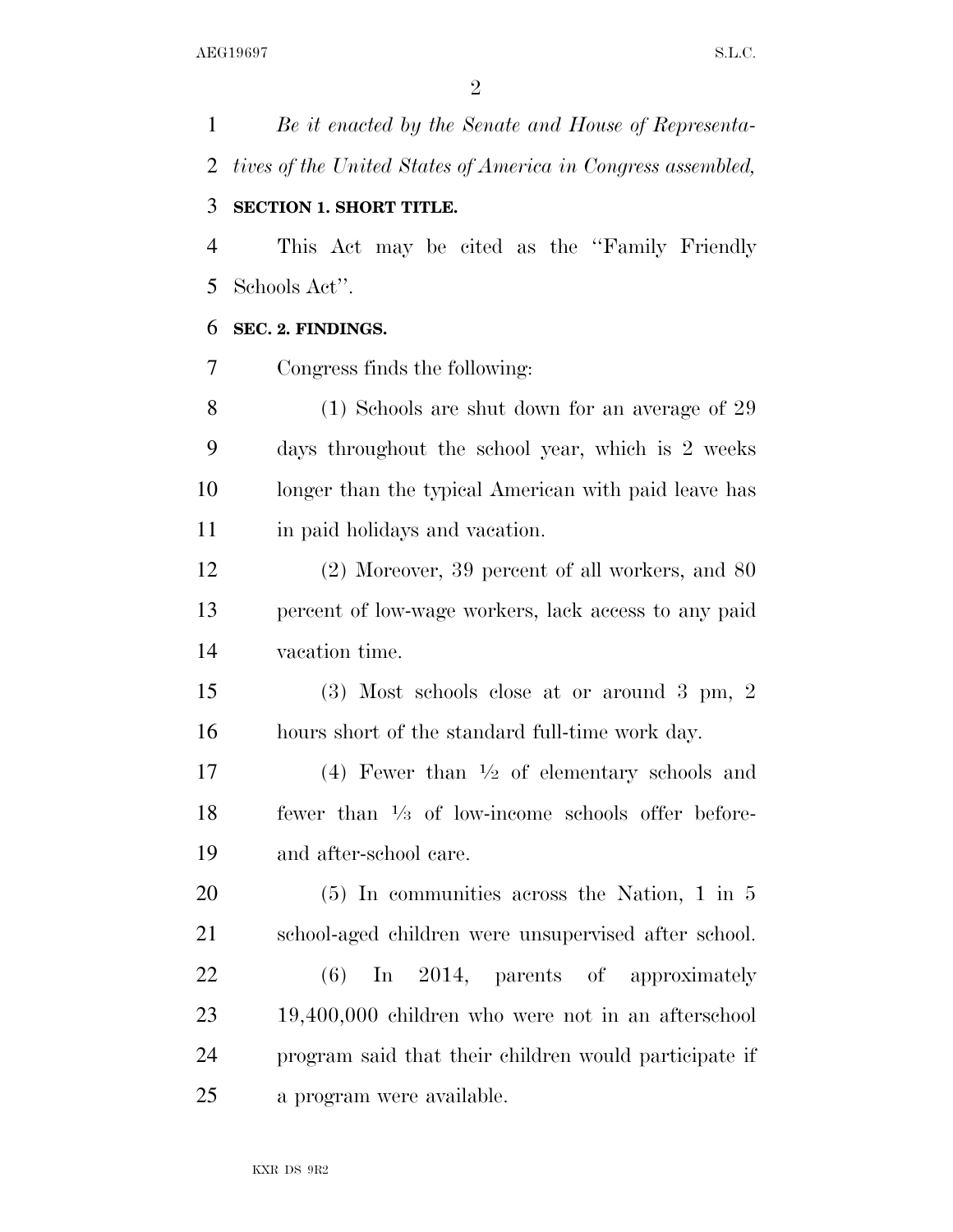| $\mathbf{1}$   | (7) If families pay out of pocket for child care             |
|----------------|--------------------------------------------------------------|
| $\overline{2}$ | to cover the excess school closure days and the hours        |
| 3              | between 3 pm and 5 pm, it would cost an average              |
| 4              | of \$6,600 per year, or 9 percent of an average fam-         |
| 5              | ily's income.                                                |
| 6              | (8) Moreover, 73 percent of families report                  |
| 7              | some difficulty in finding summer care.                      |
| 8              | (9) Many working parents are forced to make                  |
| 9              | job-related changes during the summer. In 57 per-            |
| 10             | cent of families, at least one parent makes a change         |
| 11             | to their job that is likely to result in a smaller pay-      |
| 12             | check, and in nearly $\frac{1}{3}$ of families, both parents |
| 13             | make a job sacrifice.                                        |
| 14             | (10) The misalignment of school and work                     |
| 15             | schedules creates a significant strain on working            |
| 16             | parents and guardians, particularly mothers and              |
| 17             | Black, Latino, low-income, and single working par-           |
| 18             | ents, and those with irregular schedules.                    |
| 19             | Misaligned school schedules<br>(11)<br>cost the              |
| 20             | United States economy $$55,000,000,000$ in lost pro-         |
| 21             | ductivity annually.                                          |
| 22             | $(12)$ 1,000,000 women with elementary school-               |
| 23             | aged children work less than full-time because of            |
| 24             | their caregiving responsibilities.                           |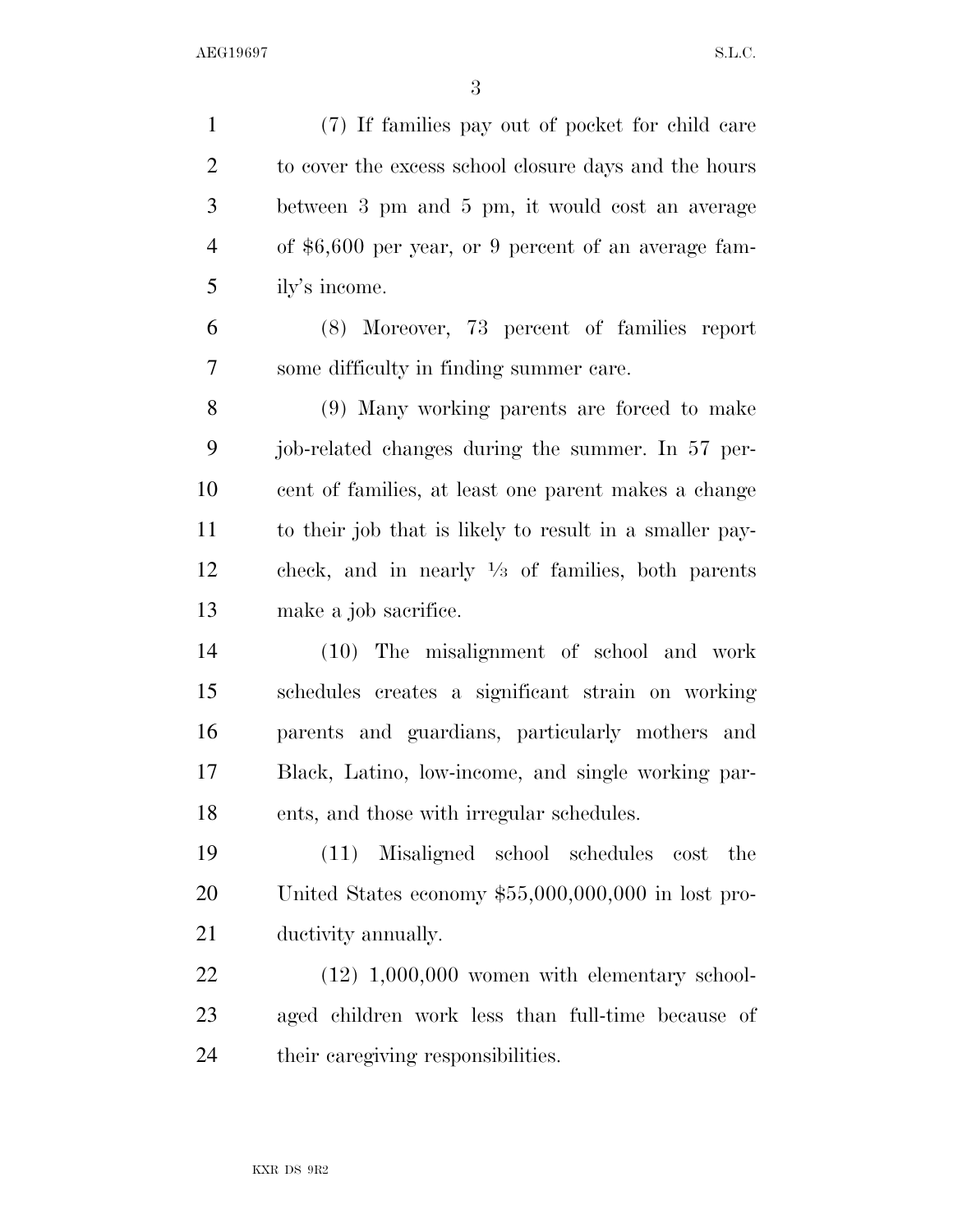| $\mathbf{1}$   | $(13)$ More than 8 in 10 parents of children in                         |
|----------------|-------------------------------------------------------------------------|
| $\overline{2}$ | afterschool programs agree that afterschool pro-                        |
| 3              | grams help working parents keep their jobs.                             |
| $\overline{4}$ | (14) More than half of families report a desire                         |
| 5              | for their child to participate in a summer learning                     |
| 6              | program.                                                                |
| 7              | (15) Aligning school and work schedules is both                         |
| 8              | an economic growth and child development strategy.                      |
| 9              | SEC. 3.<br><b>GRANT PROGRAM FOR</b><br><b>FAMILY</b><br><b>FRIENDLY</b> |
| 10             | <b>SCHOOLS.</b>                                                         |
| 11             | Title IV of the Elementary and Secondary Education                      |
| 12             | Act of 1965 (20 U.S.C. 7101 et seq.) is amended by add-                 |
| 13             | ing at the end the following:                                           |
| 14             | "PART G-FAMILY FRIENDLY SCHOOLS                                         |
|                |                                                                         |
| 15             | "SEC. 4701. GRANT PROGRAM FOR FAMILY FRIENDLY                           |
| 16             | <b>SCHOOLS.</b>                                                         |
| 17             | $``(a)$ AUTHORIZATION.—                                                 |
| 18             | "(1) IN GENERAL.—The Secretary shall award                              |
| 19             | grants to eligible entities to enable the establishment                 |
| 20             | of 'Family Friendly School' policies at a total of 500                  |
| 21             | elementary schools that align the school day with the                   |
| 22             | work day to better support working families.                            |
| 23             | "(2) DURATION.—Each grant awarded under                                 |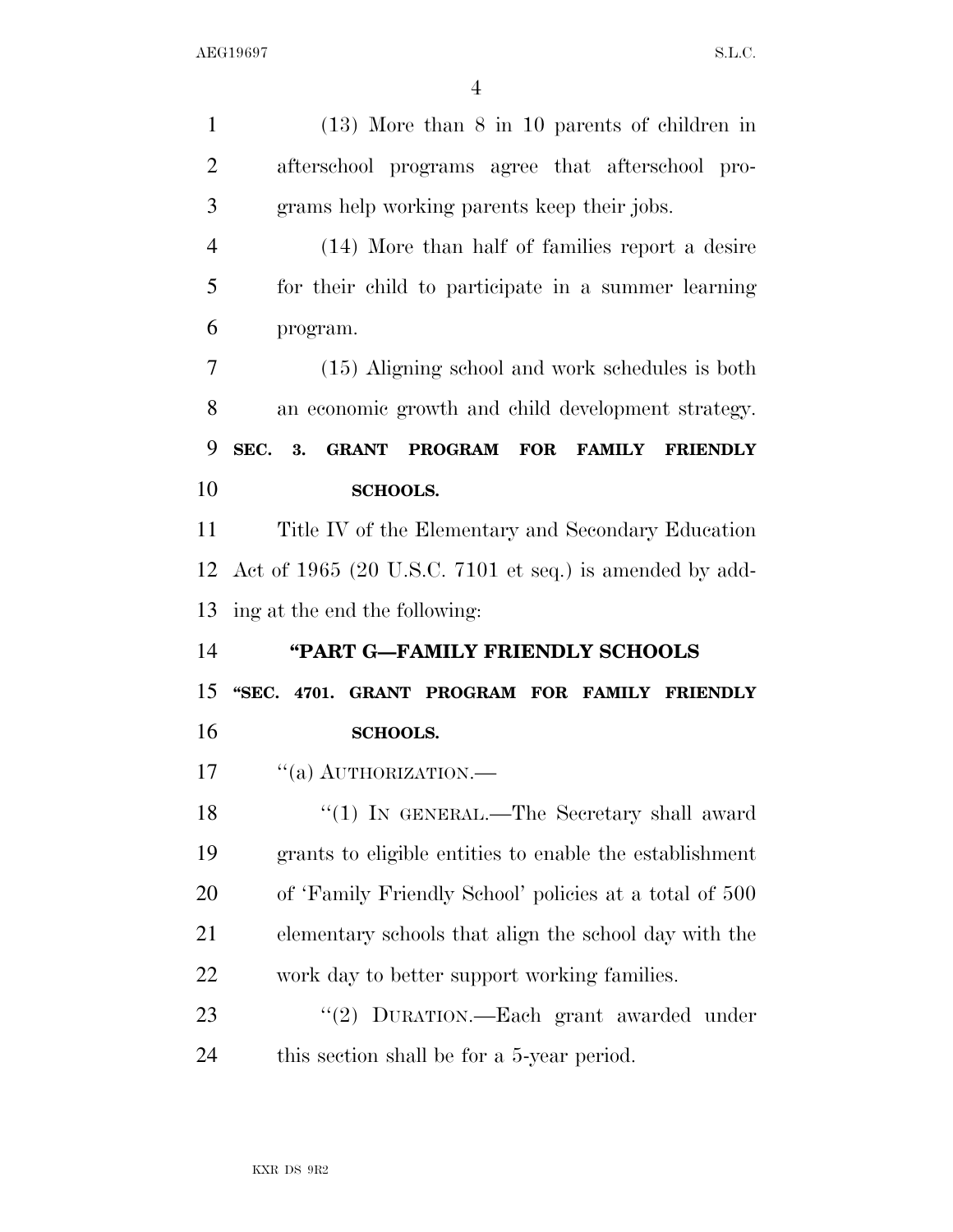1 ''(3) AMOUNT.—Each grant awarded under this section shall be in an amount that is not more than \$5,000,000 for the grant period for each elementary school at which Family Friendly School policies are established by the eligible entity. In determining the grant amount, the Secretary shall consider the num- ber of students served. 8 "(4) MATCHING REQUIREMENT. As a condi- tion of receiving a grant under this section, an eligi- ble entity shall provide, from non-Federal sources, matching funds in an amount equal to not less than 12 10 percent of the cost of establishing Family Friend- ly School policies under this section. A parent copay- ment or fee collected by the eligible entity shall not qualify as matching funds. ''(b) ELIGIBLE ENTITIES.—In this section, the term 'eligible entity' means—  $\frac{1}{2}$  (1) a local educational agency—  $((A)$  that serves schools receiving assist-20 ance under part A of title I; and  $\text{``(B) that}$  $\frac{1}{2}$   $\frac{1}{2}$   $\frac{1}{2}$  has not reduced the instructional time or number of instructional days for elementary schools at any point during the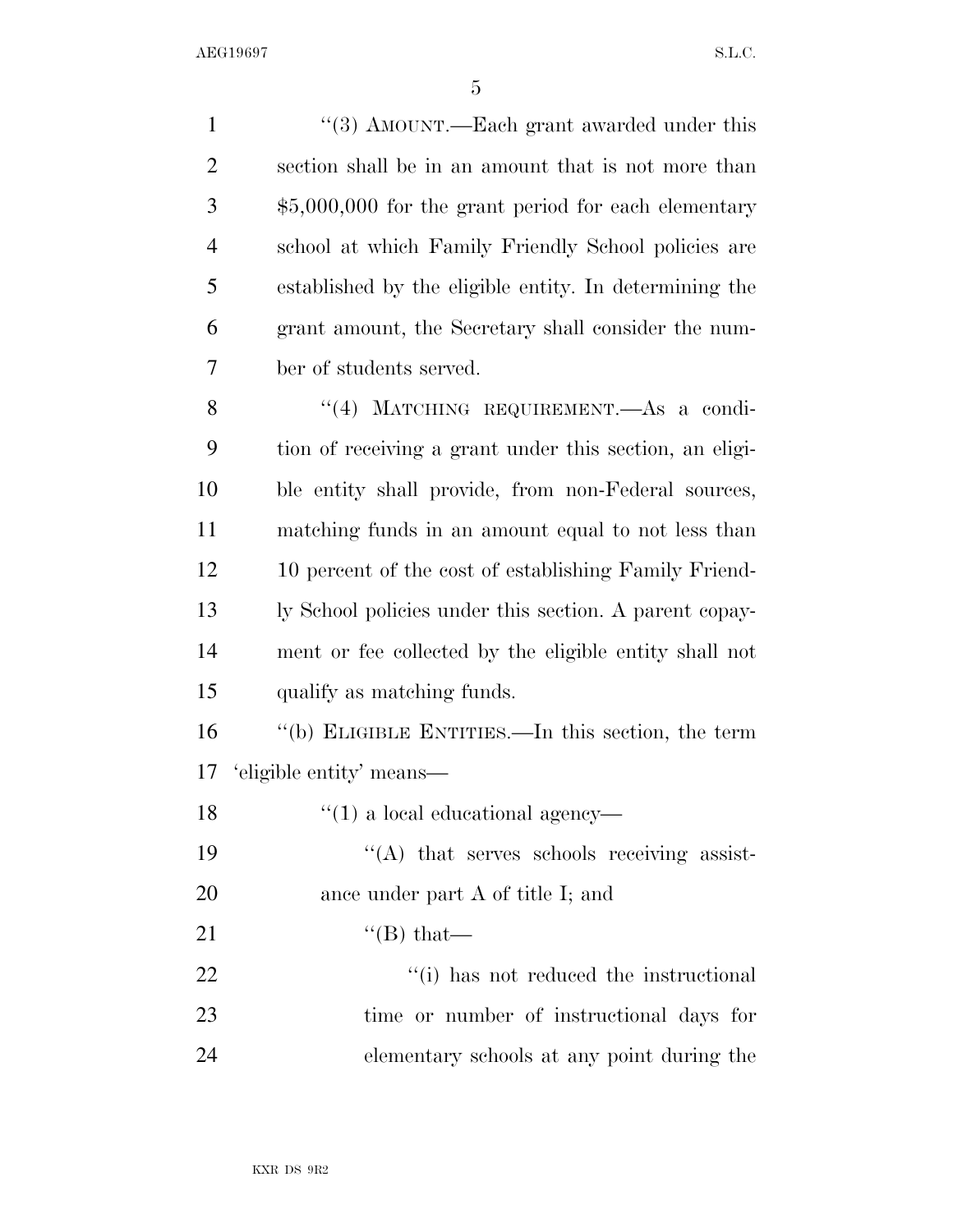| $\mathbf{1}$   | 4-year period preceding the date of the ap-                 |
|----------------|-------------------------------------------------------------|
| $\overline{2}$ | plication for a grant under this section; or                |
| 3              | "(ii) has reduced the instructional                         |
| $\overline{4}$ | time or number of instructional days for                    |
| 5              | elementary schools at any point during the                  |
| 6              | 4-year period preceding the date of the ap-                 |
| 7              | plication for a grant under this section but                |
| 8              | pledges—                                                    |
| 9              | $\lq\lq$ to reverse the reduction                           |
| 10             | without the use of Federal funds; and                       |
| 11             | "(II) to return any Federal funds                           |
| 12             | received under this section if the local                    |
| 13             | educational agency does not reverse                         |
| 14             | the reduction without the use of Fed-                       |
| 15             | eral funds not later than 1 year after                      |
| 16             | the date of receipt of the Federal                          |
| 17             | funds; or                                                   |
| 18             | $f'(2)$ a local educational agency described in             |
| 19             | paragraph (1) in partnership with a nonprofit or            |
| 20             | community-based organization with a demonstrated            |
| 21             | record of providing high-quality enrichment activities      |
| 22             | for children.                                               |
| 23             | "(c) APPLICATION.—An eligible entity that desires to        |
| 24             | receive a grant under this section shall submit an applica- |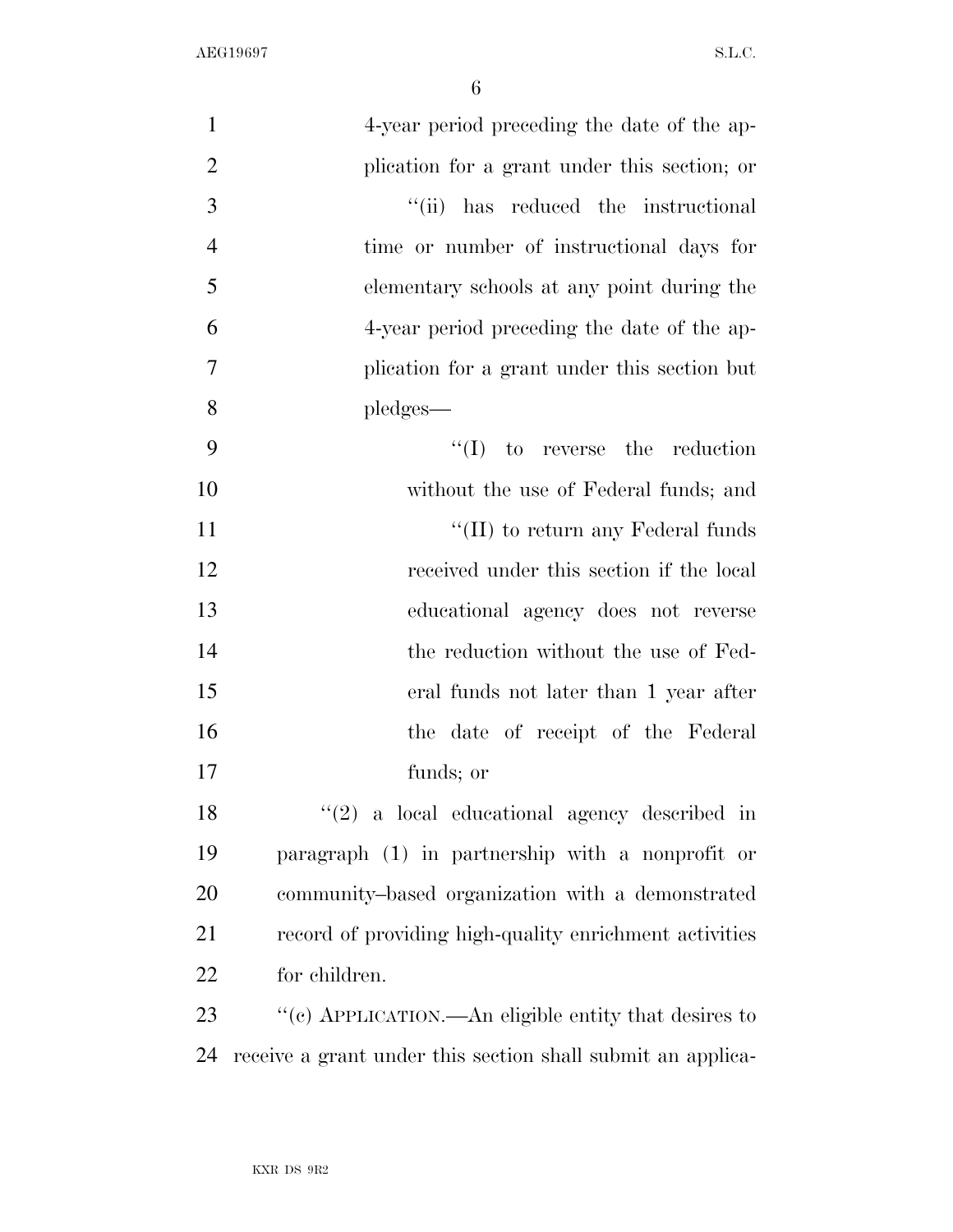tion at such time, in such manner, and accompanied such information as the Secretary may require, including—

3 ''(1) the number of elementary schools at which the eligible entity desires to establish Family Friend-ly School policies;

 "(2) how such elementary schools will align with other schools and local educational agencies in the same geographic area in ways that support working families with children in different schools; and

11 ''(3) how such elementary schools will make necessary adjustments to transportation to serve students attending such schools, including students with disabilities.

 ''(d) AWARD OF GRANTS.—In awarding grants under this section, the Secretary shall give priority to eligible en-tities that—

18 ''(1) serve schools that have been identified by the local educational agency in the eligible entity to have the greatest need for aligning the school day with the work day to better support working families (such as through a survey of parents in the district to identify which schools have the most single par-ents who work outside the home, families with 2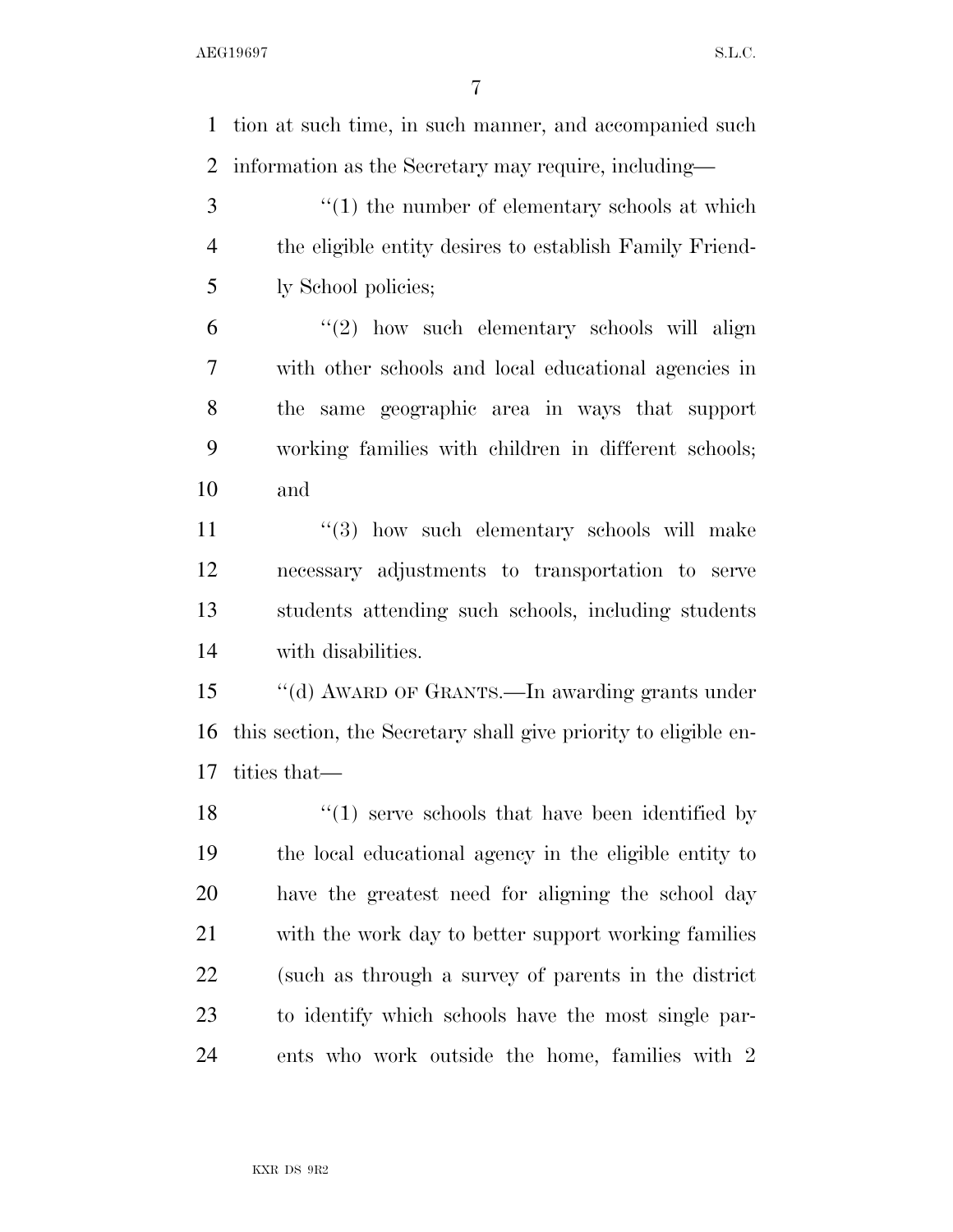| $\mathbf{1}$   | working parents, or parents working irregular sched-    |
|----------------|---------------------------------------------------------|
| $\overline{2}$ | ules); and                                              |
| 3              | $(2)$ propose—                                          |
| $\overline{4}$ | "(A) to restructure and expand the school               |
| 5              | day to better meet the needs of working fami-           |
| 6              | lies, students, and teachers rather than adding         |
| 7              | on to the existing, unchanged school schedule;          |
| 8              | and                                                     |
| 9              | "(B) to leverage community resources,                   |
| 10             | such as nonprofit or government programs for            |
| 11             | children or interested stakeholders in the com-         |
| 12             | munity, to provide academic, athletic, or enrich-       |
| 13             | ment activities during the additional school            |
| 14             | hours.                                                  |
| 15             | "(e) USE OF FUNDS.—                                     |
| 16             | "(1) PLANNING.—An eligible entity that re-              |
| 17             | ceives a grant under this section shall spend the first |
| 18             | year of the grant planning and consulting with          |
| 19             | teachers, parents, students, and community organi-      |
| 20             | zations about how best to design and implement the      |
| 21             | Family Friendly School policies. Such first year        |
| 22             | grant period shall include a needs and assets assess-   |
| 23             | ment that identifies the academic, nonacademic,         |
| 24             | physical and mental health, and other needs that        |
| 25             | would be most helpful in supporting working families    |
|                |                                                         |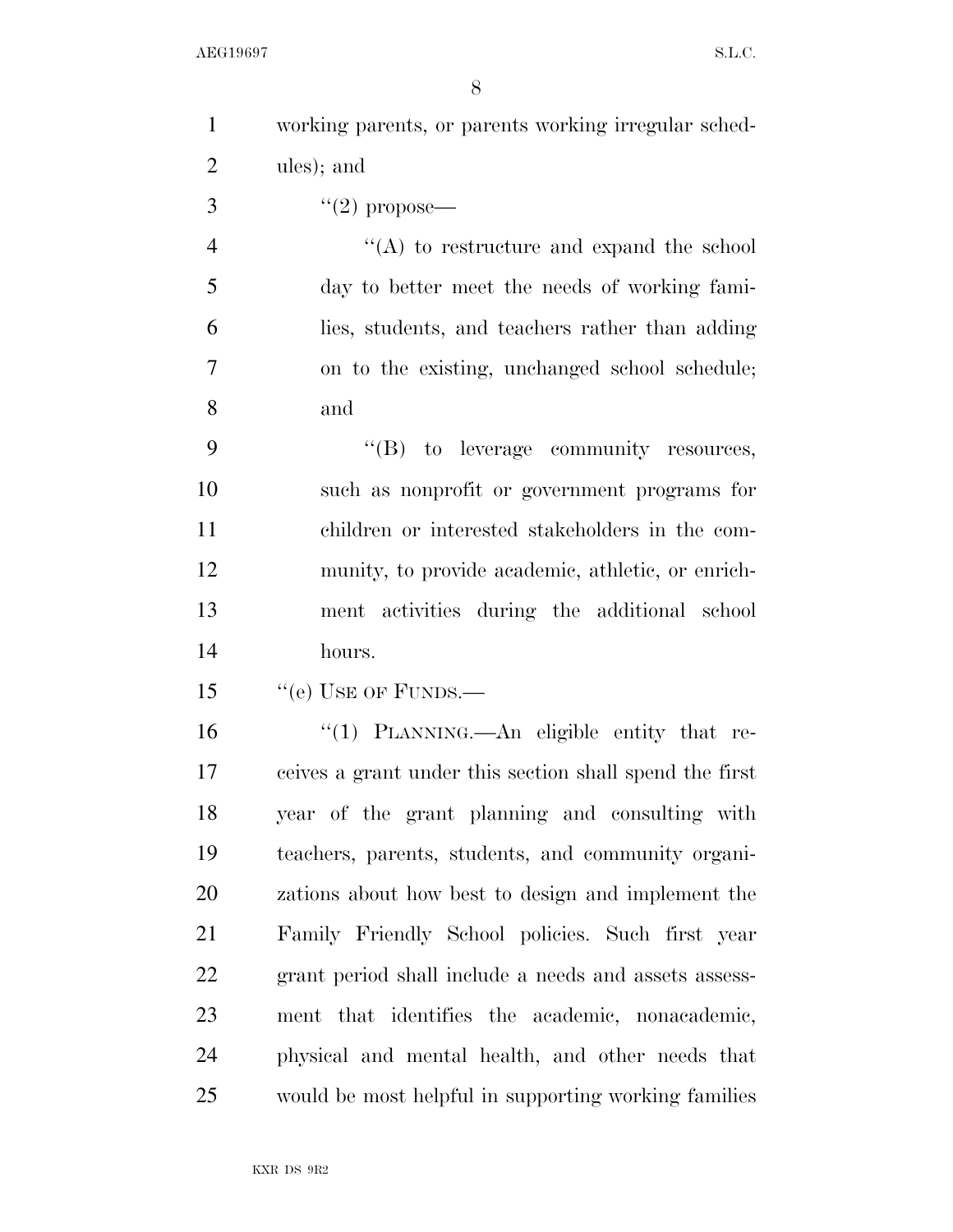| 1              | as they seek to maintain employment while sup-      |
|----------------|-----------------------------------------------------|
| $\overline{2}$ | porting their children's development.               |
| 3              | "(2) ESTABLISHMENT OF FAMILY FRIENDLY               |
| $\overline{4}$ | SCHOOL POLICIES.—An eligible entity that receives a |
| 5              | grant under this section shall establish, after the |
| 6              | first year of the grant period, Family Friendly     |
| 7              | School policies at an elementary school in accord-  |
| 8              | ance with the following:                            |
| 9              | $\lq\lq$ . If the eligible entity serves both       |
| 10             | schools that receive assistance under part A of     |
| 11             | title I and schools that do not receive assistance  |
| 12             | under such part, the eligible entity shall first    |
| 13             | serve, with funds provided under the grant,         |
| 14             | schools that receive assistance under such part.    |
| 15             | "(B) An elementary school at which Fam-             |
| 16             | ily Friendly School policies are established shall  |
| 17             | not increase the amount of time teachers, para-     |
| 18             | professionals, and other school staff have to       |
| 19             | work unless they volunteer to work additional       |
| 20             | hours, which additional hours shall be com-         |
| 21             | pensated at no less than the rate the teachers,     |
| 22             | paraprofessionals, and other school staff earn      |
| 23             | for regular school hours.                           |
| 24             | "(C) An elementary school at which Fam-             |
| 25             | ily Friendly School policies are established shall  |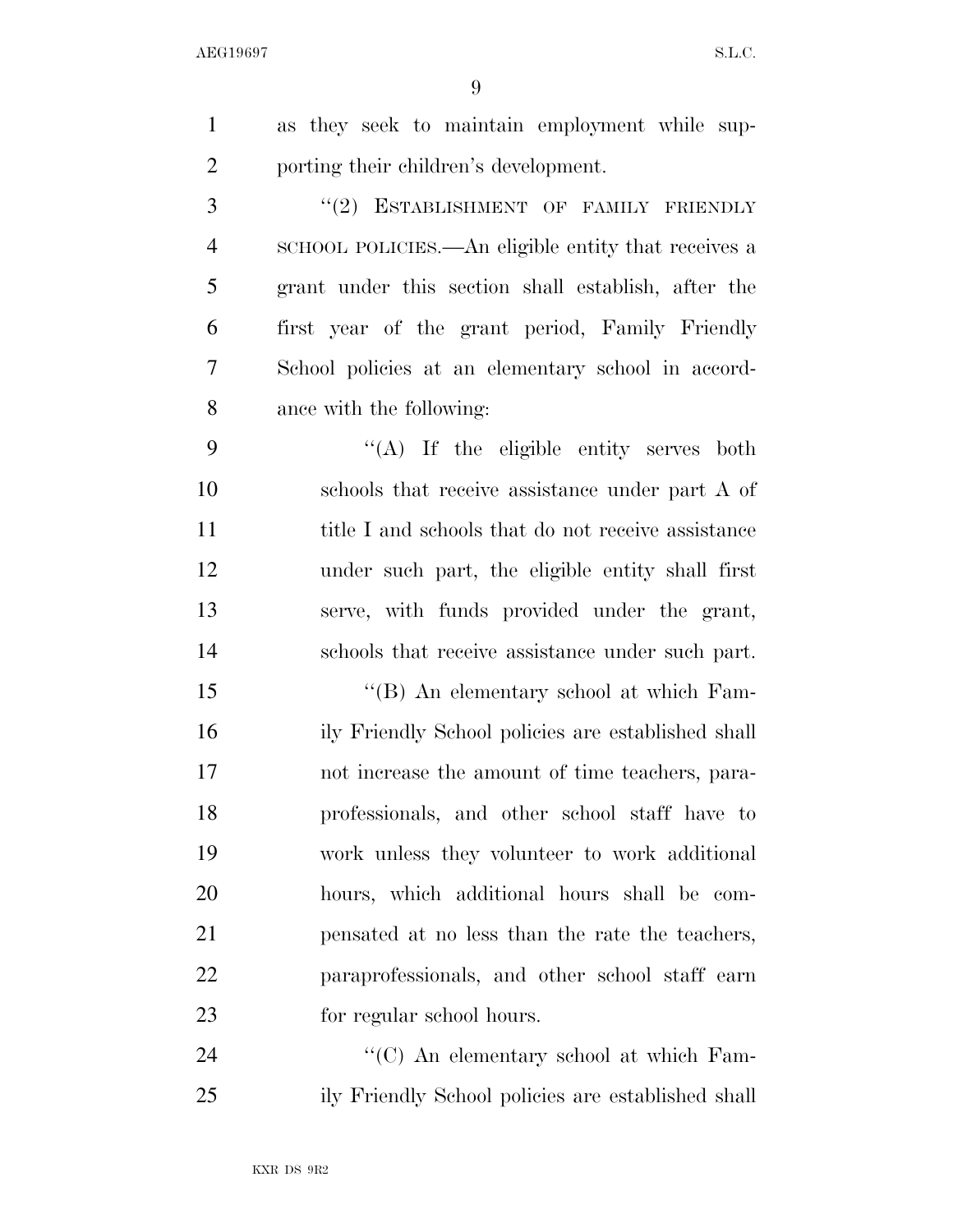$\Delta$ EG19697 S.L.C.

 collaborate with community partners to develop high-quality, culturally relevant, linguistically accessible, developmentally appropriate aca- demic, athletic, extracurricular, enrichment, or community-based learning opportunities, for students from at least 8 am to 6 pm (or dif- ferent hours if determined appropriate due to the needs of the community) Monday through Friday during the school year.  $\langle (D) \rangle$  An elementary school at which Fam- ily Friendly School policies are established shall not close throughout the school year, except for on Federal holidays, weekends, and during weather emergencies and other emergencies that would make it a safety liability for children to be at school. Specifically, each elementary school at which Family Friendly School policies are established may not close for parent-teacher conferences, professional development, or for any other reason without offering full day en- richment activities free of charge for students. 22 "'(E) An elementary school at which Fam-ily Friendly School policies are established shall

 develop and implement evidence-based policies and practices for parent and family engagement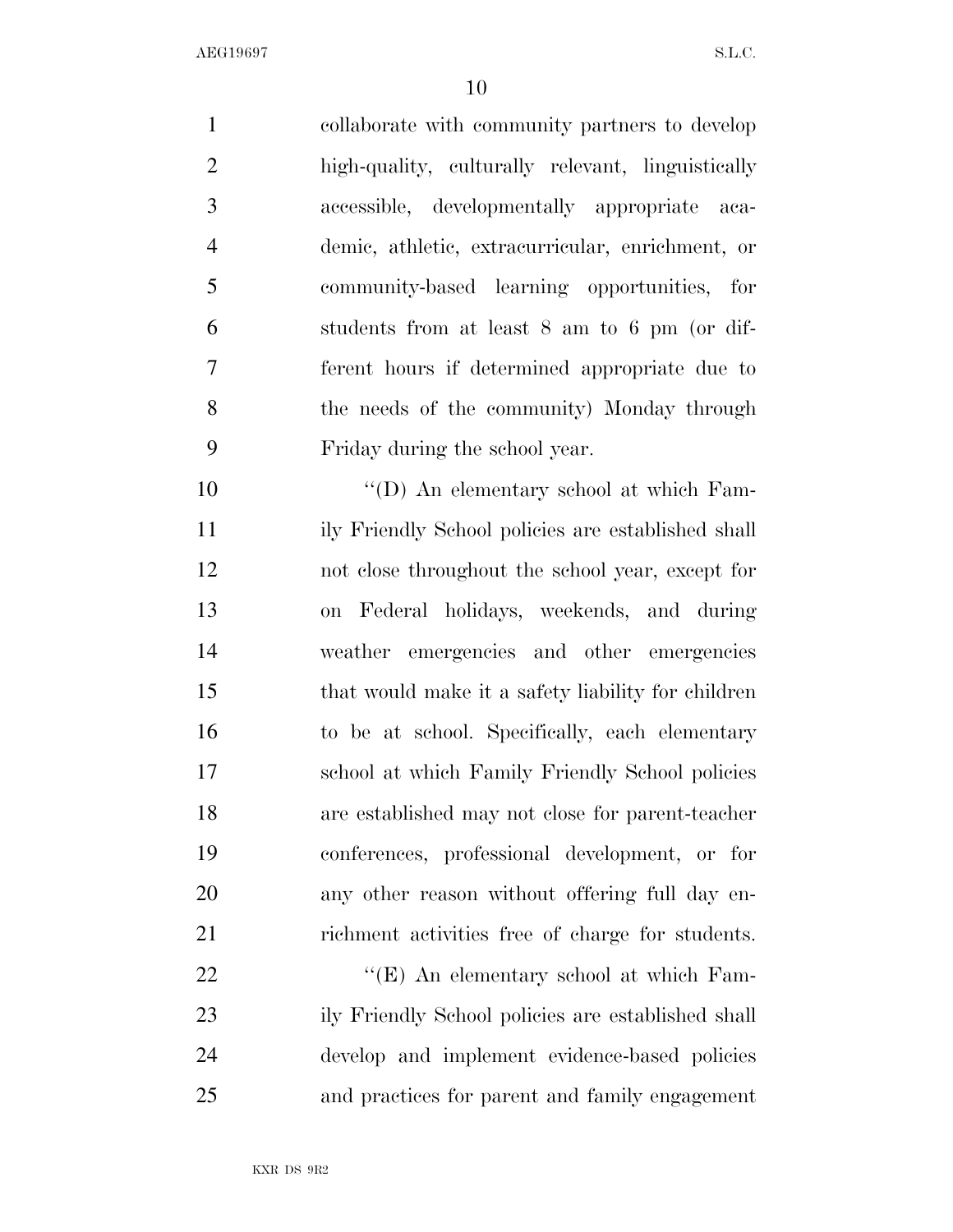| $\mathbf{1}$   | to support working families and help better      |
|----------------|--------------------------------------------------|
| $\overline{2}$ | align school and work schedules, which shall in- |
| 3              | clude at least one of the following activities:  |
| $\overline{4}$ | "(i) Providing one or more of the par-           |
| 5              | ent and family engagement activities per-        |
| 6              | mitted under this Act.                           |
| 7              | "(ii) Providing assistance to families           |
| 8              | to leverage existing programs that support       |
| 9              | working families, such as programs under         |
| 10             | the Child Care and Development Block             |
| 11             | Grant Act of 1990 (42 U.S.C. 9858 et             |
| 12             | seq.), the program of block grants to            |
| 13             | States for temporary assistance for needy        |
| 14             | families under part A of title IV of the So-     |
| 15             | cial Security Act (42 U.S.C. 601 et seq.),       |
| 16             | the Medicaid program under title XIX of          |
| 17             | the Social Security Act (42 U.S.C. 1396 et       |
| 18             | seq.), and the supplemental nutrition as-        |
| 19             | sistance program under the Food and Nu-          |
| 20             | trition Act of $2008$ (7 U.S.C. 2011 et          |
| 21             | $seq.$ ).                                        |
| 22             | "(iii) Making school buildings avail-            |
| 23             | able for programs that serve parents, stu-       |
| 24             | dents, and families when school is not in        |
| 25             | session.                                         |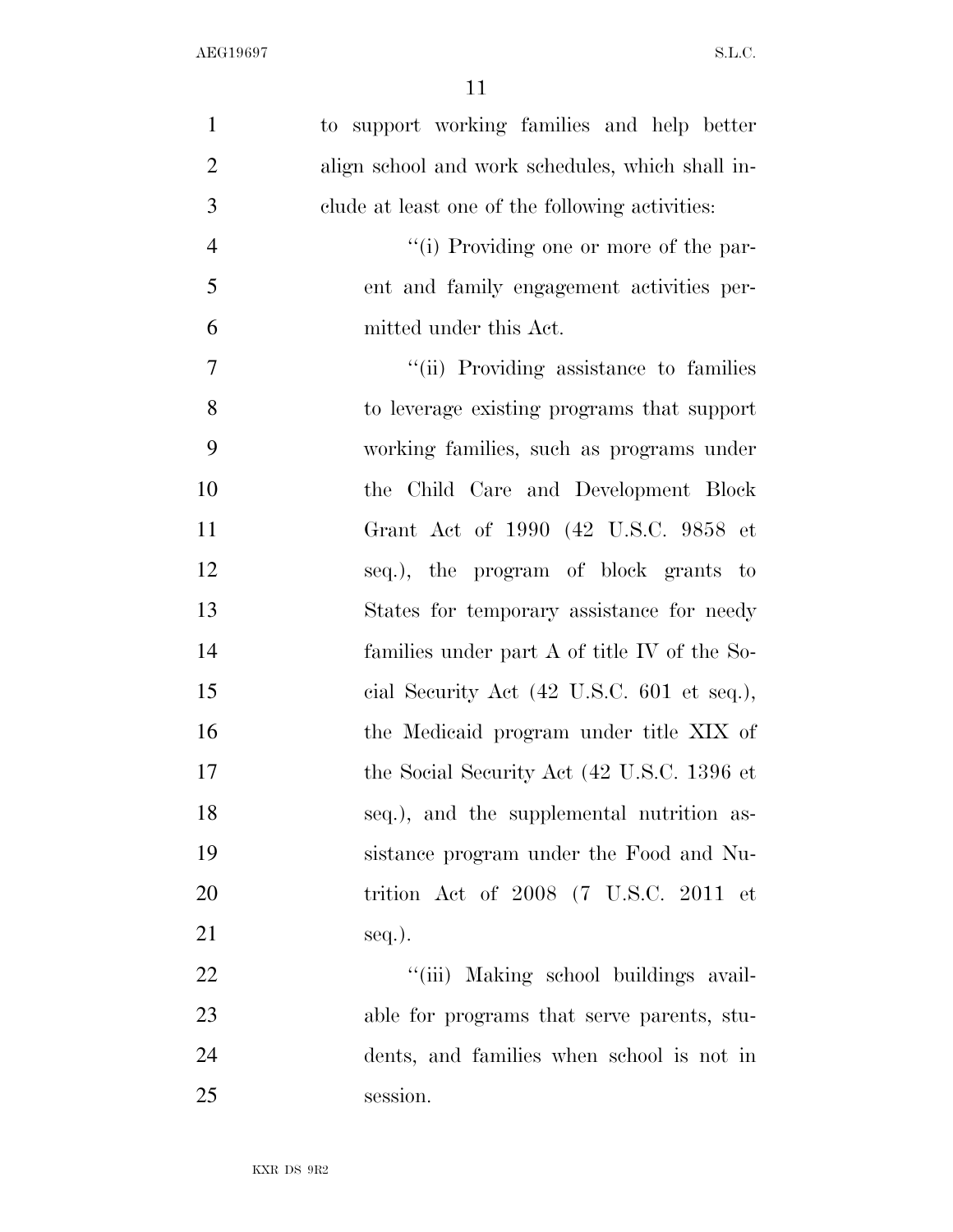| $\mathbf{1}$   | "(iv) Hosting parent-teacher con-                       |
|----------------|---------------------------------------------------------|
| $\overline{2}$ | ferences and other school events in the                 |
| 3              | evening, or at times that are convenient for            |
| $\overline{4}$ | parents who work outside the home, or                   |
| 5              | using technology to speak with parents vir-             |
| 6              | tually.                                                 |
| $\overline{7}$ | $``(v)$ Engaging in any other activities                |
| 8              | and strategies appropriate and consistent               |
| 9              | with the school's parent and family en-                 |
| 10             | gagement policies and practices, which may              |
| 11             | include consulting with parents, students,              |
| 12             | and community organizations to support                  |
| 13             | collaborative leadership.                               |
| 14             | "(F) An elementary school at which Fam-                 |
| 15             | ily Friendly School policies are established shall      |
| 16             | annually survey parents, teachers, students,            |
| 17             | school administrators, and community organiza-          |
| 18             | tions throughout the 5-year grant period to ask         |
| 19             | about their satisfaction with the programs and          |
| 20             | activities funded through the grant.                    |
| 21             | "(3) COORDINATION ACTIVITIES.—An eligible               |
| <u>22</u>      | entity that receives a grant under this section may     |
| 23             | allocate not more than 2 percent of the grant funds     |
| 24             | to the local mayor or other head of the locality to     |
| 25             | coordinate with the eligible entity, parents, teachers, |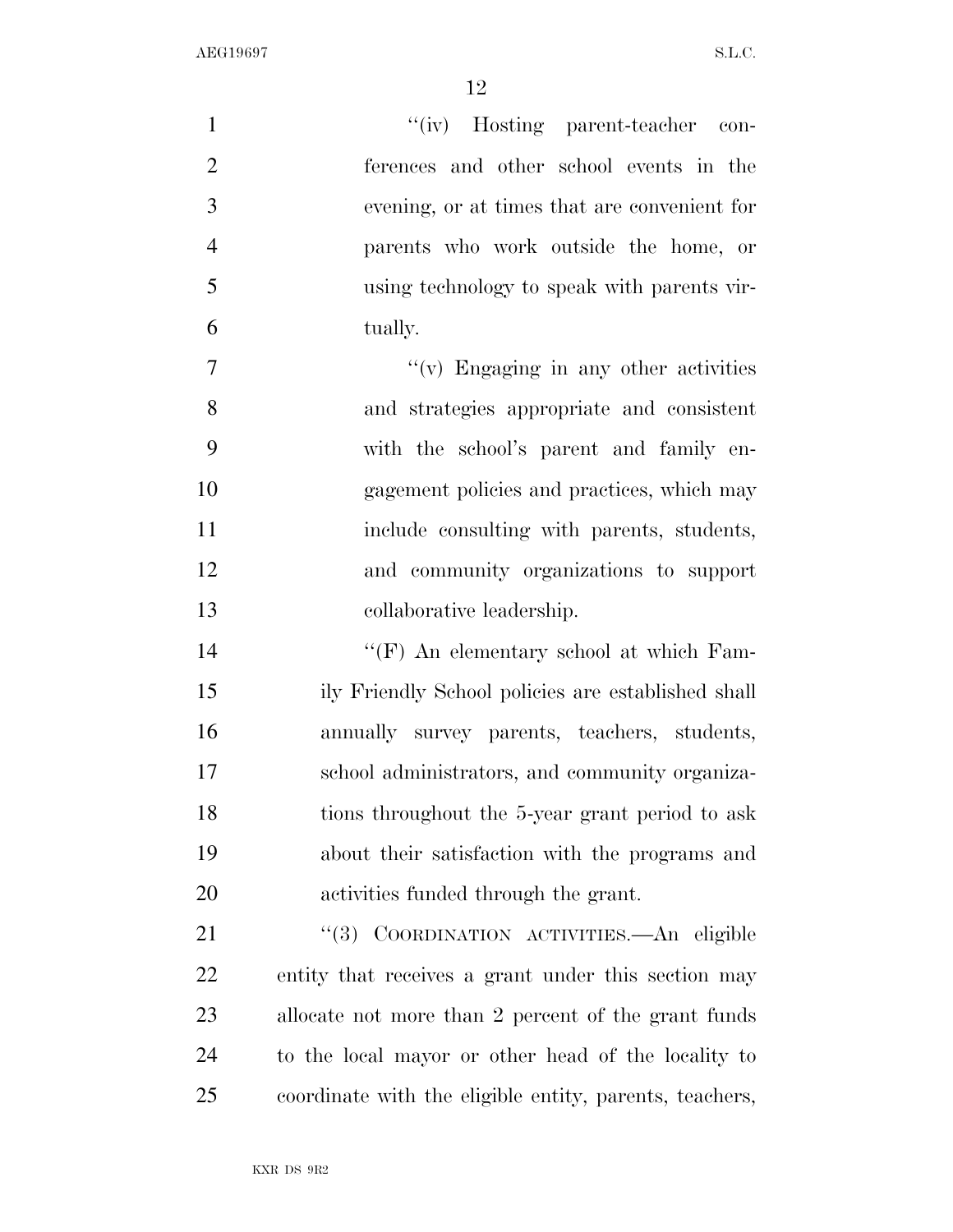| $\mathbf{1}$   | school administrators, local businesses, the local   |
|----------------|------------------------------------------------------|
| $\overline{2}$ | workforce development board, and other community     |
| 3              | organizations to strategize about how elementary     |
| $\overline{4}$ | schools at which Family Friendly School policies are |
| 5              | established will align their calendar with other     |
| 6              | schools served by the eligible entity and with other |
| 7              | schools in the same geographic region in ways that   |
| 8              | support working families with children in different  |
| 9              | schools.                                             |
| 10             | "(f) REPORT AND EVALUATION.—                         |
| 11             | "(1) IN GENERAL.—At the 3-year mark in the           |
| 12             | grant period and at the conclusion of the 5-year     |
| 13             | grant period, the Secretary shall report to Congress |
| 14             | $on$ —                                               |
| 15             | $\lq\lq$ approaches taken by the elementary          |
| 16             | schools at which Family Friendly School poli-        |
| 17             | cies are established to align school and work        |
| 18             | schedules, including district-level changes or       |
| 19             | supports provided to schools to assist these ef-     |
| 20             | forts;                                               |
| 21             | "(B) survey results on parent, teacher,              |
| 22             | student, school administrator, and community         |
| 23             | organization satisfaction with elementary            |
| 24             | schools at which Family Friendly School poli-        |
| 25             | cies are established;                                |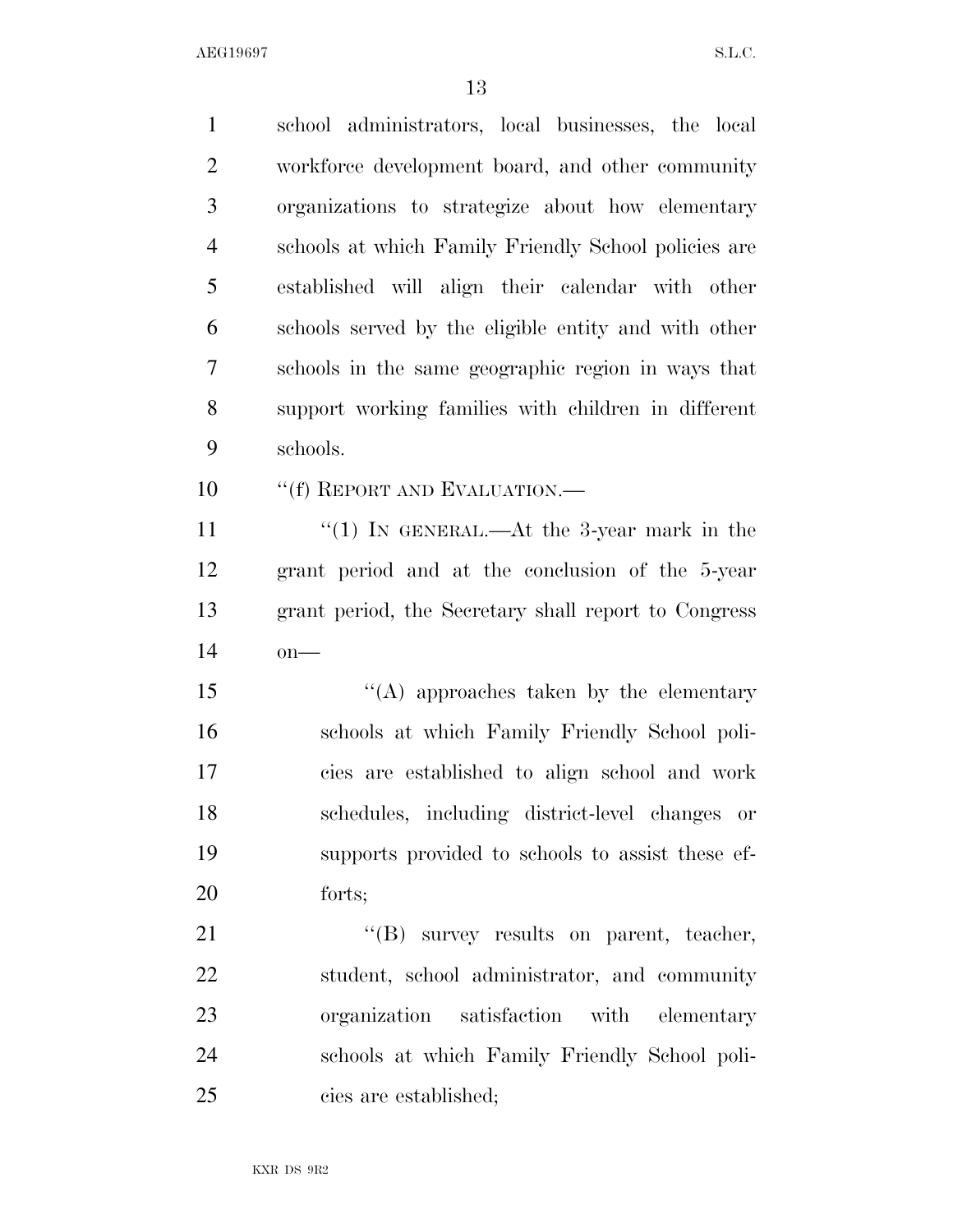| $\mathbf{1}$   | $\lq\lq$ where available, information about       |
|----------------|---------------------------------------------------|
| $\overline{2}$ | changes in parental employment over the 5-year    |
| 3              | grant period for each elementary school at        |
| $\overline{4}$ | which Family Friendly School policies are es-     |
| 5              | tablished, which may include information pro-     |
| 6              | vided voluntarily by parents about—               |
| $\tau$         | "(i) changes in parental employment               |
| 8              | rates by gender; and                              |
| 9              | "(ii) changes in parental wages by                |
| 10             | gender;                                           |
| 11             | $\lq\lq$ (D) aggregate improvements in student    |
| 12             | engagement and performance, such as improve-      |
| 13             | ments in grades, standardized test scores, class  |
| 14             | participation, classroom behavior, and attend-    |
| 15             | ance rates, including rates of chronic absentee-  |
| 16             | ism and tardiness, for each elementary school     |
| 17             | at which Family Friendly School policies are es-  |
| 18             | tablished;                                        |
| 19             | $\lq\lq$ changes in overall teacher compensa-     |
| 20             | tion and retention rates over the grant period    |
| 21             | for each elementary school at which Family        |
| 22             | Friendly School policies are established;         |
| 23             | $\lq\lq(F)$ best practices and recommendations    |
| 24             | for creating schools that better align school and |
| 25             | work schedules;                                   |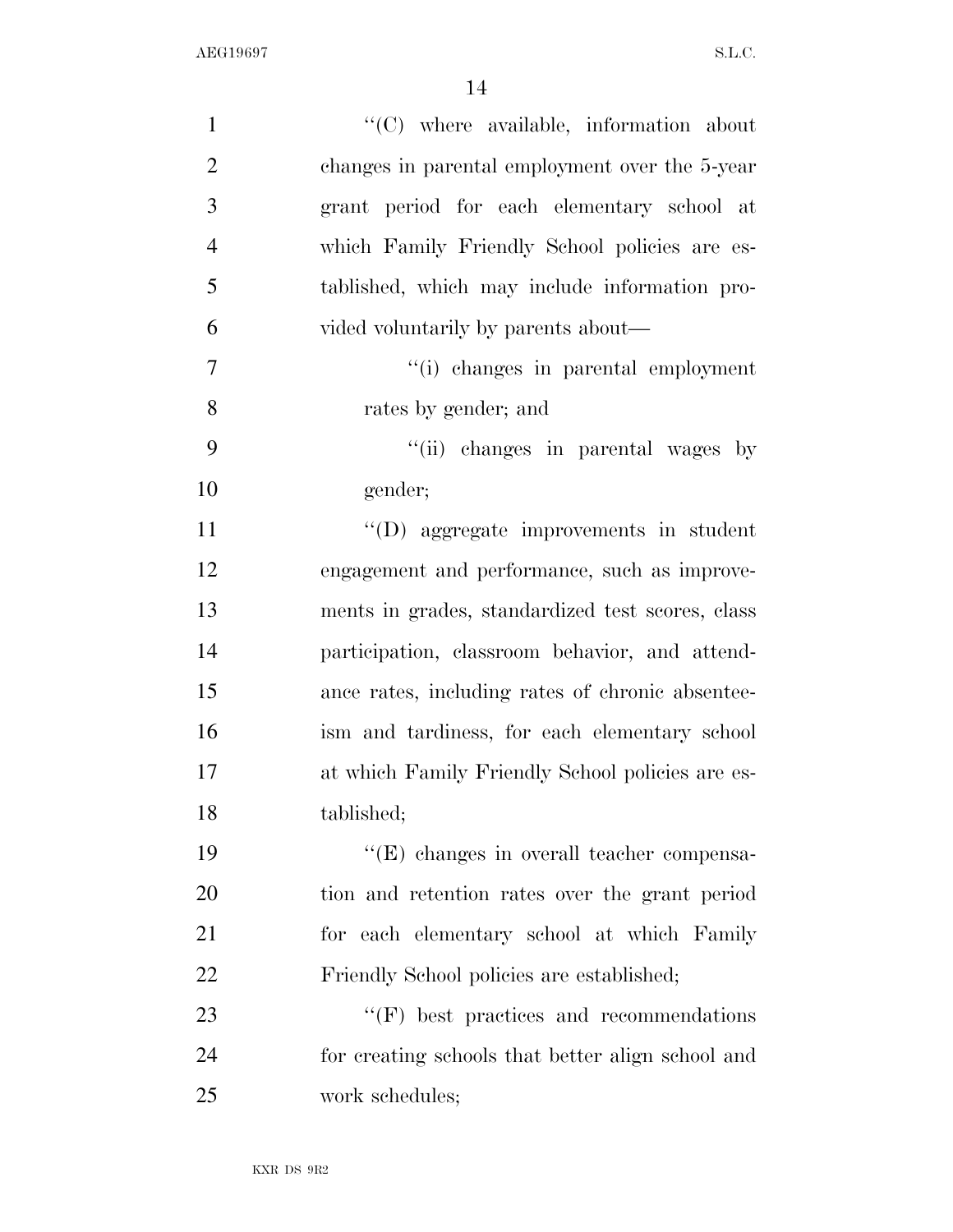| $\mathbf{1}$   | $\lq\lq(G)$ best practices and recommendations               |
|----------------|--------------------------------------------------------------|
| $\overline{2}$ | for communities to align school schedules and                |
| 3              | calendars among all schools within a school dis-             |
| $\overline{4}$ | trict and with schools in other school districts,            |
| 5              | and between schools and businesses;                          |
| 6              | $\lq\lq$ (H) best practices and recommendations              |
| 7              | for parent and family engagement policies to                 |
| 8              | support working families and help better align               |
| 9              | school and work schedules; and                               |
| 10             | "(I) best practices and recommendations                      |
| 11             | for strengthening partnerships between schools               |
| 12             | and community resources.                                     |
| 13             | "(2) DISAGGREGATION.—The information pro-                    |
| 14             | vided under paragraph (1) shall be disaggregated by          |
| 15             | race, ethnicity, and income, where appropriate.              |
| 16             | "(3) PRIVACY.—The Secretary shall collect and                |
| 17             | disseminate information under this subsection in a           |
| 18             | manner that protects the privacy of individuals.             |
| 19             | "(g) SUPPLEMENT, NOT SUPPLANT.—An eligible en-               |
| 20             | tity that receives a grant under this section shall use the  |
| 21             | grant funds to supplement, and not supplant, other funds     |
| 22             | available to carry out the activities described in this sec- |
| 23             | tion.                                                        |
| 24             | "(h) RULE OF CONSTRUCTION.—Nothing in this sec-              |
|                |                                                              |

tion shall be construed to alter, diminish, or otherwise af-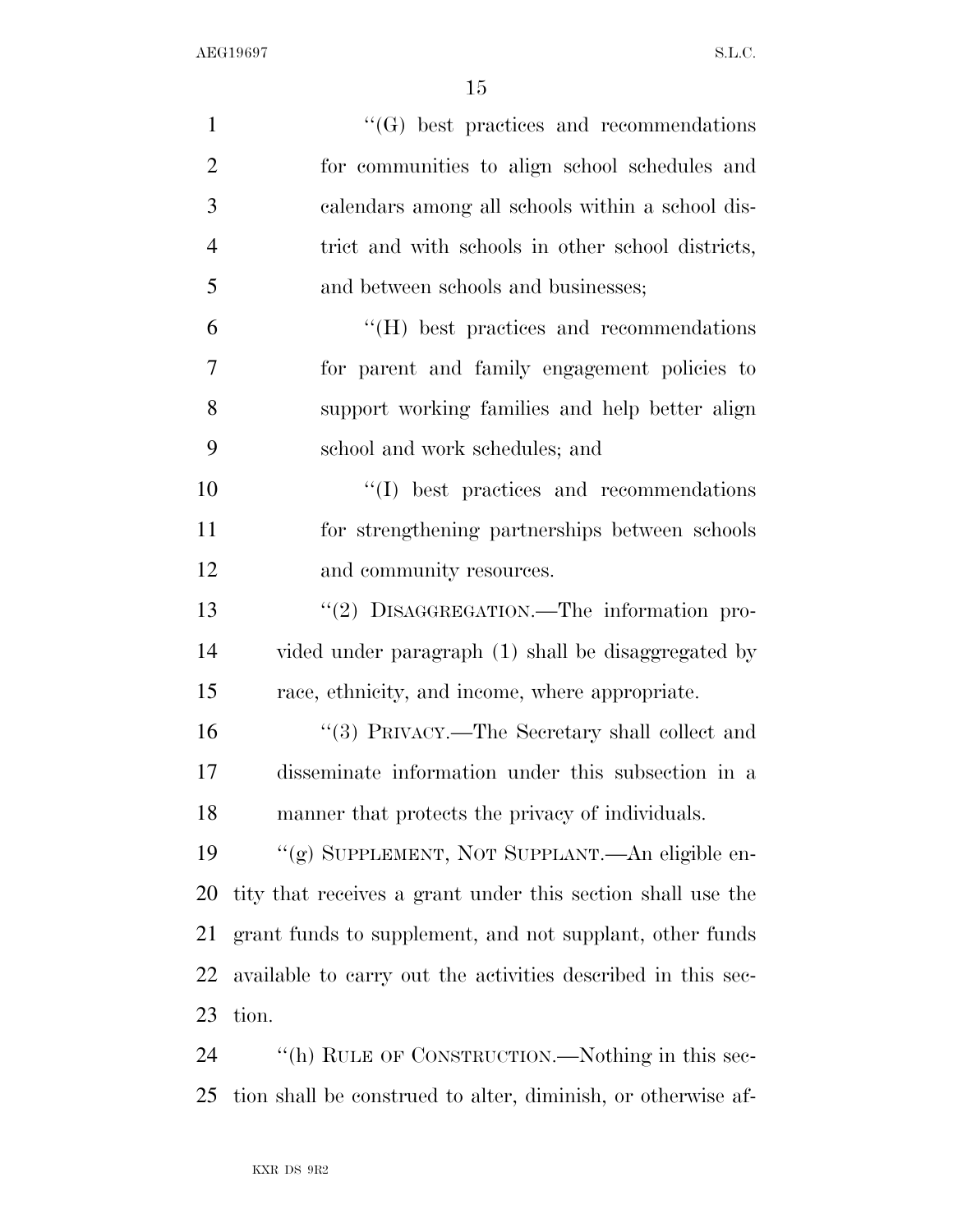fect the rights, remedies, and procedures afforded to indi- viduals employed by schools or local educational agen-cies.''.

## **SEC. 4. SUPPLEMENTAL 21ST CENTURY COMMUNITY LEARNING CENTERS GRANT PROGRAM.**

 Part B of title IV of the Elementary and Secondary Education Act of 1965 (20 U.S.C. 7171 et seq.) is amend- ed by striking section 4206 and inserting the following: **''SEC. 4206. SUPPLEMENTAL GRANTS FOR SUMMER PRO-GRAMS.** 

11 "(a) IN GENERAL.—From amounts appropriated under section 4207(b), the Secretary shall carry out a sup- plemental grant program under this part, through which grants shall be allotted to States in accordance with sec-15 tion 4202 (except that section  $4202(a)(1)$  shall not apply). ''(b) TERMS, CONDITIONS, REQUIREMENTS.—The terms, conditions, and requirements of this part shall apply to supplemental grants awarded under this section (including requirements relating to the State use of funds, State application and approval process, the local competi- tive subgrant program, and local activities), except that funds awarded to eligible entities for community learning centers under this section shall be awarded for community learning centers that propose—